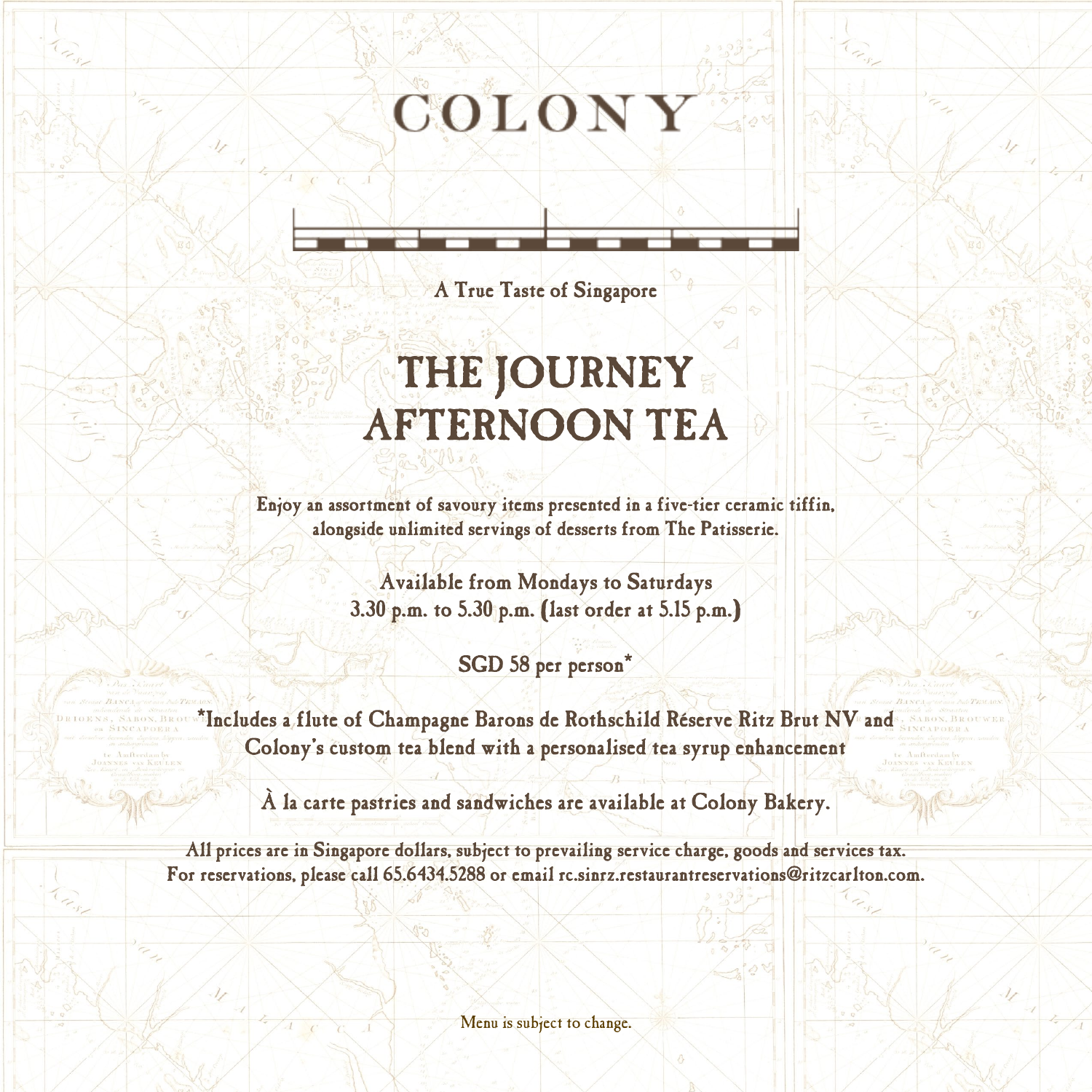### THE JOURNEY

A flute of Champagne Barons de Rothschild Réserve Ritz Brut NV / Lemongrass & Pineapple Prosecco / Pineapple & Raspberry Prosecco \* Choice of one beverage per person

> Savouries \*One serving per person

Creamy Avocado Sandwich, Seaweed Jam "Dragon's Beard" Stuffed Crustacean, Salted Egg Aioli Impossible™ Chilli Con Carne, Nacho Chips "Beret" Puri, Tandoori Chicken, Cucumber Raita King Crab Sandwich, Tamarind Hoisin Sauce

> **Desserts** \*Unlimited servings per person

Assorted Scones Assorted Miniatures Chocolate Pralines **Cookies Candies** Assorted Ice Cream, Sorbet Warm Crêpe

Choice of toppings: Honey-Lime Strawberry, Almond Flakes, Coconut Crumble, Raspberry Chocolate Pearl, Chocolate Sauce

To complete your afternoon tea experience, kindly choose your preferred tea from our selection.

Menu is subject to change.